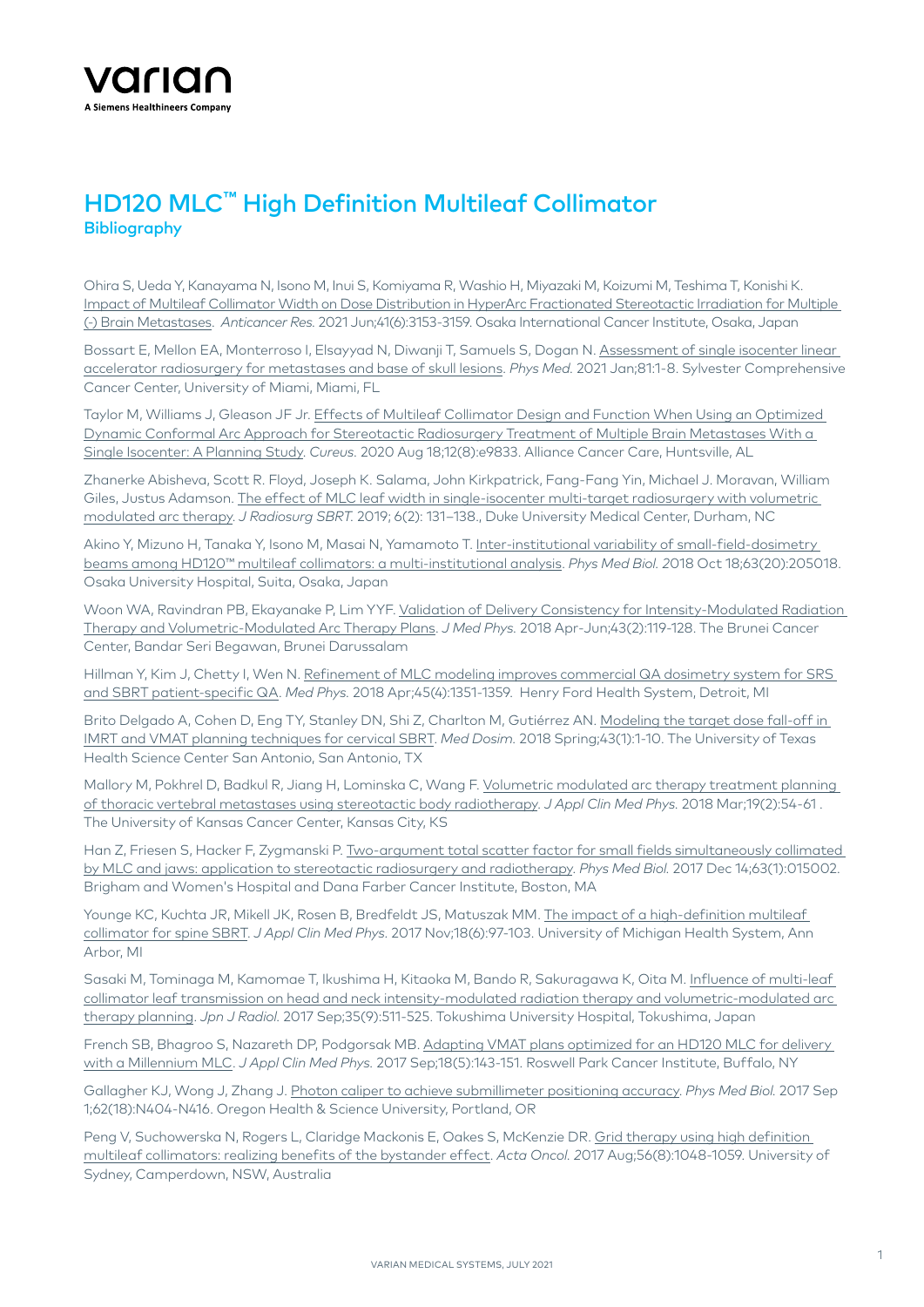Kerolus MG, Sen N, Mayekar S, Templeton A, Turian J, Diaz A, Munoz L, Byrne RW, Sani S. Truebeam Radiosurgery for [the Treatment of Trigeminal Neuralgia: Preliminary Results at a Single Institution](https://www.ncbi.nlm.nih.gov/pubmed/28721330). *Cureus.* 2017 Jun 16;9(6):e1362. Rush University Medical Center, Chicago, IL

Li J, Shi W, Andrews D, Werner-Wasik M, Lu B, Yu Y, Dicker A, Liu H. [Comparison of Online 6 Degree-of-Freedom](https://www.ncbi.nlm.nih.gov/pubmed/28462690)  [Image Registration of Varian TrueBeam Cone-Beam CT and BrainLab ExacTrac X-Ray for Intracranial Radiosurgery.](https://www.ncbi.nlm.nih.gov/pubmed/28462690) *Technol Cancer Res Treat.* 2017 Jun;16(3):339-343. Thomas Jefferson University, Philadelphia, PA

Xu H, Brown S, Chetty IJ, Wen N. [A Systematic Analysis of Errors in Target Localization and Treatment Delivery for](https://www.ncbi.nlm.nih.gov/pubmed/27582369)  [Stereotactic Radiosurgery Using 2D/3D Image Registration](https://www.ncbi.nlm.nih.gov/pubmed/27582369). *Technol Cancer Res Treat.* 2017 Jun;16(3):321-331. Wayne State University, Detroit, MI

Gardner SJ, Lu S, Liu C, Wen N, Chetty IJ. [Tuning of AcurosXB source size setting for small intracranial targets](https://www.ncbi.nlm.nih.gov/pubmed/28470819). *J Appl Clin Med Phys.* 2017 May;18(3):170-181. Henry Ford Health System, Detroit, MI

Oliver JA, Kelly P, Meeks SL, Willoughby TR, Shah AP. [Orthogonal image pairs coupled with OSMS for noncoplanar](https://www.ncbi.nlm.nih.gov/pubmed/29114618)  [beam angle, intracranial, single-isocenter, SRS treatments with multiple targets on the Varian Edge radiosurgery](https://www.ncbi.nlm.nih.gov/pubmed/29114618)  [system.](https://www.ncbi.nlm.nih.gov/pubmed/29114618) *Adv Radiat Oncol.* 2017 Apr 26;2(3):494-502. UF Health Cancer Center - Orlando Health, Orlando, FL

Chae SM, Lee KW, Son SH. [Dosimetric impact of multileaf collimator leaf width according to sophisticated grade of](https://www.ncbi.nlm.nih.gov/pubmed/27806336)  [technique in the IMRT and VMAT planning for pituitary adenoma lesion.](https://www.ncbi.nlm.nih.gov/pubmed/27806336) *Oncotarget.* 2016 Nov 22;7(47):78119-78126. St. Mary's Hospital, Seoul, Korea

Chung JB, Kang SW, Eom KY, Song C, Choi KS, Suh TS. [Comparison of Dosimetric Performance among Commercial](https://www.ncbi.nlm.nih.gov/pubmed/27709851)  [Quality Assurance Systems for Verifying Pretreatment Plans of Stereotactic Body Radiotherapy Using Flattening-](https://www.ncbi.nlm.nih.gov/pubmed/27709851)[Filter-Free Beams.](https://www.ncbi.nlm.nih.gov/pubmed/27709851) *J Korean Med Sci.* 2016 Nov;31(11):1742-1748. Seoul National University Bundang Hospital, Seongnam, Korea

Mancosu P, Fogliata A, Stravato A, Tomatis S, Cozzi L, Scorsetti M. [Accuracy evaluation of the optical surface](https://www.ncbi.nlm.nih.gov/pubmed/26994827)  [monitoring system on EDGE linear accelerator in a phantom study.](https://www.ncbi.nlm.nih.gov/pubmed/26994827) *Med Dosim.* 2016 Summer;41(2):173-9. Humanitas Clinical and Research Center, Milan-Rozzano, Italy

Park JM, Park SY, Kim JH, Carlson J, Kim JI. [The effect of extremely narrow MLC leaf width on the plan quality of](http://www.ncbi.nlm.nih.gov/pubmed/27338929)  [VMAT for prostate cancer](http://www.ncbi.nlm.nih.gov/pubmed/27338929). *Radiat Oncol.* 2016 Jun 23;11:85. Seoul National University Hospital, Seoul, South Korea

Yang J, Tang G, Zhang P, Hunt M, Lim SB, LoSasso T, Mageras G. [Dose calculation for hypofractionated volumetric](http://www.ncbi.nlm.nih.gov/pubmed/27074450)[modulated arc therapy: approximating continuous arc delivery and tongue-and-groove modeling.](http://www.ncbi.nlm.nih.gov/pubmed/27074450) *J Appl Clin Med Phys.*  2016 Mar 8;17(2):4989. Memorial Sloan-Kettering Cancer Center, New York, NY

Pokhrel D, McClinton C, Sood S, Badkul R, Saleh H, Jiang H, Lominska C. [Monte Carlo evaluation of tissue](https://www.ncbi.nlm.nih.gov/pubmed/27074489)  [heterogeneities corrections in the treatment of head and neck cancer patients using stereotactic radiotherapy.](https://www.ncbi.nlm.nih.gov/pubmed/27074489) *J Appl Clin Med Phys.* 2016 Mar 8;17(2):6055. Univ of Kansas, Kansas City, KS

Tanny S, Sperling N, Parsai EI. [Correction factor measurements for multiple detectors used in small field dosimetry on](https://www.ncbi.nlm.nih.gov/pubmed/26328986)  [the Varian Edge radiosurgery system](https://www.ncbi.nlm.nih.gov/pubmed/26328986). *Med Phys.* 2015 Sep;42(9):5370-6. University of Toledo Medical Center, Toledo, OH

Wen N, Li H, Song K, Chin-Snyder K, Qin Y, Kim J, Bellon M, Gulam M, Gardner S, Doemer A, Devpura S, Gordon J, Chetty I, Siddiqui F, Ajlouni M, Pompa R, Hammoud Z, Simoff M, Kalkanis S, Movsas B, Siddiqui MS. [Characteristics](http://www.ncbi.nlm.nih.gov/pubmed/26218998)  [of a novel treatment system for linear accelerator-based stereotactic radiosurgery.](http://www.ncbi.nlm.nih.gov/pubmed/26218998) *J Appl Clin Med Phys.* 2015 Jul 8;16(4):5313. Henry Ford Health System, Detroit, MI

Subramanian SV, Subramani V, Thirumalai Swamy S, Gandhi A, Chilukuri S, Kathirvel M. [Is 5 mm MMLC suitable for](http://www.ncbi.nlm.nih.gov/pubmed/26219006)  [VMAT-based lung SBRT? A dosimetric comparison with 2.5 mm HDMLC using RTOG-0813 treatment planning criteria](http://www.ncbi.nlm.nih.gov/pubmed/26219006)  [for both conventional and high-dose flattening filter-free photon beams.](http://www.ncbi.nlm.nih.gov/pubmed/26219006) *J Appl Clin Med Phys.* 2015 Jul 8;16(4):5415. Bharathiar University, India

Serna A, Puchades V, Mata F, Ramos D, Alcaraz M. [Influence of multi-leaf collimator leaf width in radiosurgery via](http://www.ncbi.nlm.nih.gov/pubmed/25703035)  [volumetric modulated arc therapy and 3D dynamic conformal arc therapy](http://www.ncbi.nlm.nih.gov/pubmed/25703035). *Phys Med.* 2015 May;31(3):293-6. Santa Lucia University Hospital, Murcia, Spain

Kothavade V, Jamema SV, Gupta T, Pungavkar S, Upasani M, Juvekar S, Jalali R. Which is the most optimal technique [to spare hippocampus? - Dosimetric comparisons of SCRT, IMRT, and tomotherapy.](http://www.ncbi.nlm.nih.gov/pubmed/26148600) *J Cancer Res Ther.* 2015 Apr-Jun;11(2):358-63. Global Hospital, Mumbai, India

Hernandez V, Abella R, Calvo JF, Jurado-Bruggemann D, Sancho I, Carrasco P. [Determination of the optimal tolerance](http://www.ncbi.nlm.nih.gov/pubmed/25832081)  [for MLC positioning in sliding window and VMAT techniques](http://www.ncbi.nlm.nih.gov/pubmed/25832081). *Med Phys.* 2015 Apr;42(4):1911-6. Hospital Sant Joan de Reus, Tarragona, Spain

Kim JI, Park SY, Kim HJ, Kim JH, Ye SJ, Park JM. [The sensitivity of gamma-index method to the positioning errors of](http://www.ncbi.nlm.nih.gov/pubmed/25070065)  [high-definition MLC in patient-specific VMAT QA for SBRT](http://www.ncbi.nlm.nih.gov/pubmed/25070065). *Radiat Oncol.* 2014 Jul 28;9:167. Seoul National University Hospital, Seoul, Korea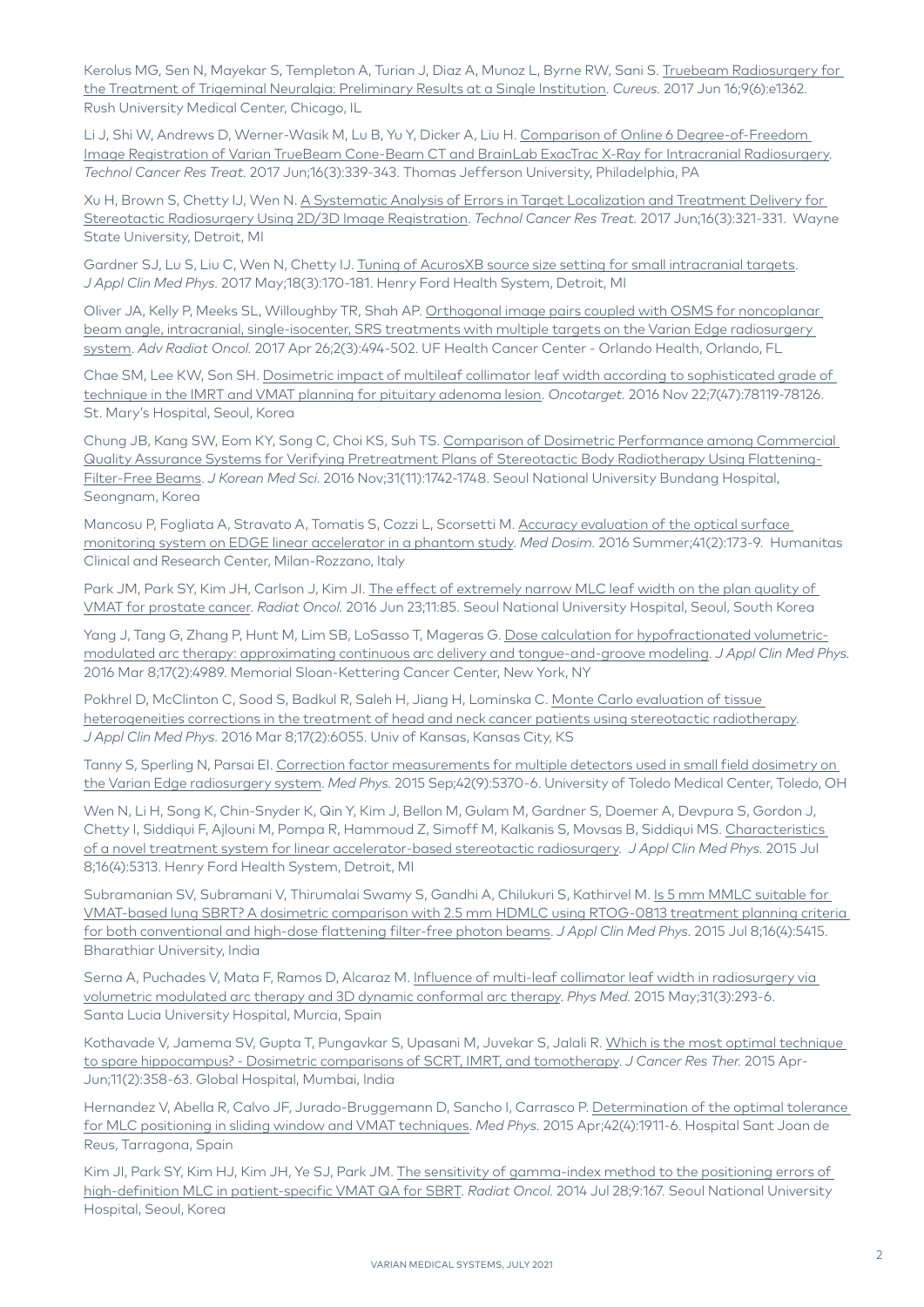Bergman AM, Gete E, Duzenli C, Teke T. [Monte Carlo modeling of HD120 multileaf collimator on Varian TrueBeam](http://www.ncbi.nlm.nih.gov/pubmed/24892341)  [linear accelerator for verification of 6X and 6X FFF VMAT SABR treatment plans](http://www.ncbi.nlm.nih.gov/pubmed/24892341). J *Appl Clin Med Phys.* 2014 May 8;15(3):4686. BC Cancer Agency - Vancouver Centre, Vancouver, BC

Chae SM, Lee GW, Son SH. [The effect of multileaf collimator leaf width on the radiosurgery planning for spine](http://www.ncbi.nlm.nih.gov/pubmed/24606890)  [lesion treatment in terms of the modulated techniques and target complexity](http://www.ncbi.nlm.nih.gov/pubmed/24606890). *Radiat Oncol.* 2014 Mar 8;9(1):7. St. Mary's Hospital, Catholic University of Korea, Incheon, Korea

Hong CS, Ju SG, Kim M, Kim Jl, Kim JM, Suh TS, Han Y, Ahn YC, Choi DH, Nam H, Park HC. Dosimetric effects [of multileaf collimator leaf width on intensity-modulated radiotherapy for head and neck cancer](https://www.ncbi.nlm.nih.gov/pubmed/24506603). *Med Phys.* 2014 Feb;41(2):021712. Samsung Medical Center, Seoul, South Korea

Pommer T, Falk M, Poulsen PR, Keall PJ, O'Brien RT, Munck af Rosenschöld P. [The impact of leaf width and plan](http://www.ncbi.nlm.nih.gov/pubmed/24320425)  [complexity on DMLC tracking of prostate intensity modulated arc therapy.](http://www.ncbi.nlm.nih.gov/pubmed/24320425) *Med Phys.* 2013 Nov;40(11):111717. Rigshospitalet, Copenhagen, Denmark

Shang Q, Qi P, Ferjani S, Xia P. [Effect of MLC leaf width on treatment adaptation and accuracy for concurrent](https://www.ncbi.nlm.nih.gov/pubmed/23718580)  [irradiation of prostate and pelvic lymph nodes](https://www.ncbi.nlm.nih.gov/pubmed/23718580). *Med Phys.* 2013 Jun;40(6):061701. Cleveland Clinic, Cleveland, OH

Tanyi JA, Doss EJ, Kato CM, Monaco DL, Zmeng L, Chen Y, Kubicky CD, Marquez CM, Fuss M. Dynamic conformal [arc cranial stereotactic radiosurgery: implications of multileaf collimator margin on dose-volume metrics.](http://www.ncbi.nlm.nih.gov/pubmed/23091293) *Br J Radiol. 2*012 Nov;85(1019):e1058-66. Oregon Health and Science University, Portland, OR

Kielar KN, Mok E, Hsu A, Wang L, Luxton G. [Verification of dosimetric accuracy on the TrueBeam STx: rounded](http://www.ncbi.nlm.nih.gov/pubmed/23039672)  [leaf effect of the high definition MLC](http://www.ncbi.nlm.nih.gov/pubmed/23039672). *Med Phys.* 2012 Oct;39(10):6360-71. Stanford University Medical Center, Palo Alto, CA

Vazquez-Quino LA, Massingill B, Shi C, Gutierrez A, Esquivel C, Eng T, Papanikolaou N, Stathakis S. [Monte Carlo](http://www.ncbi.nlm.nih.gov/pubmed/22955663)  [modeling of a Novalis Tx Varian 6 MV with HD-120 multileaf collimator.](http://www.ncbi.nlm.nih.gov/pubmed/22955663) *J Appl Clin Med Phys.* 2012 Sep 6;13(5):3960. University of Texas Health Science Center at San Antonio, TX

Kim J, Wen N, Jin JY, Walls N, Kim S, Li H, Ren L, Huang Y, Doemer A, Faber K, Kunkel T, Balawi A, Garbarino K, Levin K, Patel S, Ajlouni M, Miller B, Nurushev T, Huntzinger C, Schulz R, Chetty IJ, Movsas B, Ryu S. [Clinical](http://www.ncbi.nlm.nih.gov/pubmed/22584170)  [commissioning and use of the Novalis Tx linear accelerator for SRS and SBRT](http://www.ncbi.nlm.nih.gov/pubmed/22584170). *J Appl Clin Med Phys.* 2012 May 10;13(3):3729. Henry Ford Health System, Detroit, MI

Wang L, Kielar KN, Mok E, Hsu A, Dieterich S, Xing L. [An end-to-end examination of geometric accuracy of IGRT](http://www.ncbi.nlm.nih.gov/pubmed/22252134)  [using a new digital accelerator equipped with onboard imaging system](http://www.ncbi.nlm.nih.gov/pubmed/22252134). *Phys Med Biol.* 2012 Feb 7;57(3):757-69. Stanford University Medical Center, Palo Alto, CA

Borges C, Zarza-Moreno M, Heath E, Teixeira N, Vaz P. [Monte Carlo modeling and simulations of the High Definition](http://www.ncbi.nlm.nih.gov/pubmed/22225311)  [\(HD120\) micro MLC and validation against measurements for a 6 MV beam.](http://www.ncbi.nlm.nih.gov/pubmed/22225311) *Med Phys.* 2012 Jan;39(1):415. MedicalConsult SA, Lisboa, Portugal

Fujimoto S, Ono K, Furukawa K, Kudo T, Akagi Y, Koyama T, Hirokawa Y, Kawai S, Nakashima T. [\[Influence of high](http://www.ncbi.nlm.nih.gov/pubmed/22821155)[definition multileaf collimator for three-dimensional conformal radiotherapy and intensity-modulated radiotherapy](http://www.ncbi.nlm.nih.gov/pubmed/22821155)  [of prostate cancer\].](http://www.ncbi.nlm.nih.gov/pubmed/22821155) *Nihon Hoshasen Gijutsu Gakkai Zasshi.* 2012;68(7):825-34. State of the Art Treatment Center, Hiroshima Heiwa Clinic, Hiroshima, Japan

Audet C, Poffenbarger BA, Chang P, Jackson PS, Lundahl RE, Ryu SI, Ray GR. [Evaluation of volumetric modulated](https://pubmed.ncbi.nlm.nih.gov/22047350/)  [arc therapy for cranial radiosurgery using multiple noncoplanar arcs.](https://pubmed.ncbi.nlm.nih.gov/22047350/) *Med Phys.* 2011 Nov;38(11):5863-72. Palo Alto Medical Foundation, Palo Alto, CA

Ohtakara K, Hayashi S, Tanaka H, Hoshi H. [Dosimetric comparison of 2.5 mm vs. 3.0 mm leaf width micro-multileaf](http://www.ncbi.nlm.nih.gov/pubmed/21956368)  [collimator-based treatment systems for intracranial stereotactic radiosurgery using dynamic conformal arcs:](http://www.ncbi.nlm.nih.gov/pubmed/21956368)  [implications for treatment planning](http://www.ncbi.nlm.nih.gov/pubmed/21956368). *Jpn J Radiol.* 2011 Nov;29(9):630-38. Gifu University Graduate School of Medicine, Gifu, Japan

Fix MK, Volken W, Frei D, Frauchiger D, Born EJ, Manser P. Monte Carlo implementation, validation, and [characterization of a 120 leaf MLC](http://www.ncbi.nlm.nih.gov/pubmed/21992349). *Med Phys.* 2011 Oct;38(10):5311-20. Inselspital and University of Bern, Bern, Switzerland

Tanyi JA, Kato CM, Chen Y, Chen Z, Fuss M. [Impact of the high-definition multileaf collimator on linear accelerator](http://www.ncbi.nlm.nih.gov/pubmed/20923911)[based intracranial stereotactic radiosurgery.](http://www.ncbi.nlm.nih.gov/pubmed/20923911) *Br J Radiol.* 2011 Jul;84(1003):629-38. Oregon Health and Science University, Portland, OR

Sharma DS, Dongre PM, Mhatre V, Heigrujam M. [Physical and dosimetric characteristic of high-definition multileaf](http://www.ncbi.nlm.nih.gov/pubmed/21844860)  [collimator \(HDMLC\) for SRS and IMRT.](http://www.ncbi.nlm.nih.gov/pubmed/21844860) *J Appl Clin Med Phys.* 2011 Apr 14;12(3):3475. Kokilaben Dhirubhai Ambani Hospital, Mumbai, India